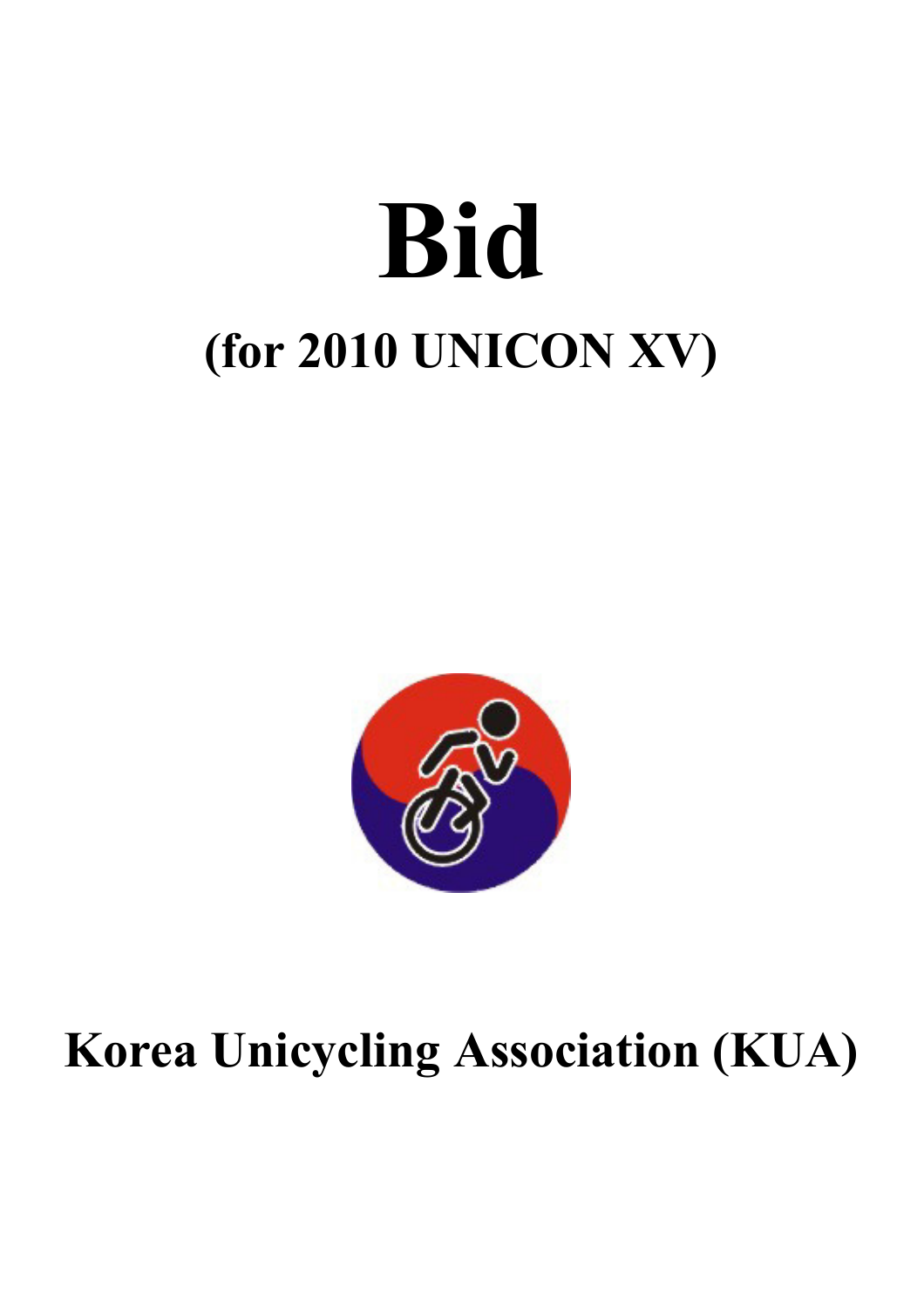## **1. About Korea Unicycling Association(KUA)**

## About KUA

- KUA is legal corporation in Korea.

 It has been originated Taekwondo Martial arts Master Union since last year on Aug.2006. When we went to America for Taekwondo demonstration, we saw aged couple riding unicycle. They looked peaceful and very excited. It motivated us to ride unicycle. It was first step for KUA.

 We had the general inaugural meeting on Aug.2006 and made a Unicycle Hockey (named Peerless Korea) team belong to KUA.

## KUA main affairs.

- Popularization of Unicycle in Korea and teaching.
- Bring up Unicycle masters and experts.
- Develop the unicycle skill (like archery)
- Research for Unicycle.
- Supply unicycle to our members.
- Hold domestic and international unicycle event.
- Publish unicycle magazine.

## KUA's latest career.

International

- 2007. 7 : Host 1st Korea- Hong kong friendly match.
- 2007.11 : Participated 1st APUC Singapore.

## Domestic

- Invite the Unicycle champion from JUA and Held the Seminar for KUA unicycle masters
- Bring up unicycle masters.
- Unicycle level test regularly. (once in a month)
- Open special unicycle class after school class (a program from 2008)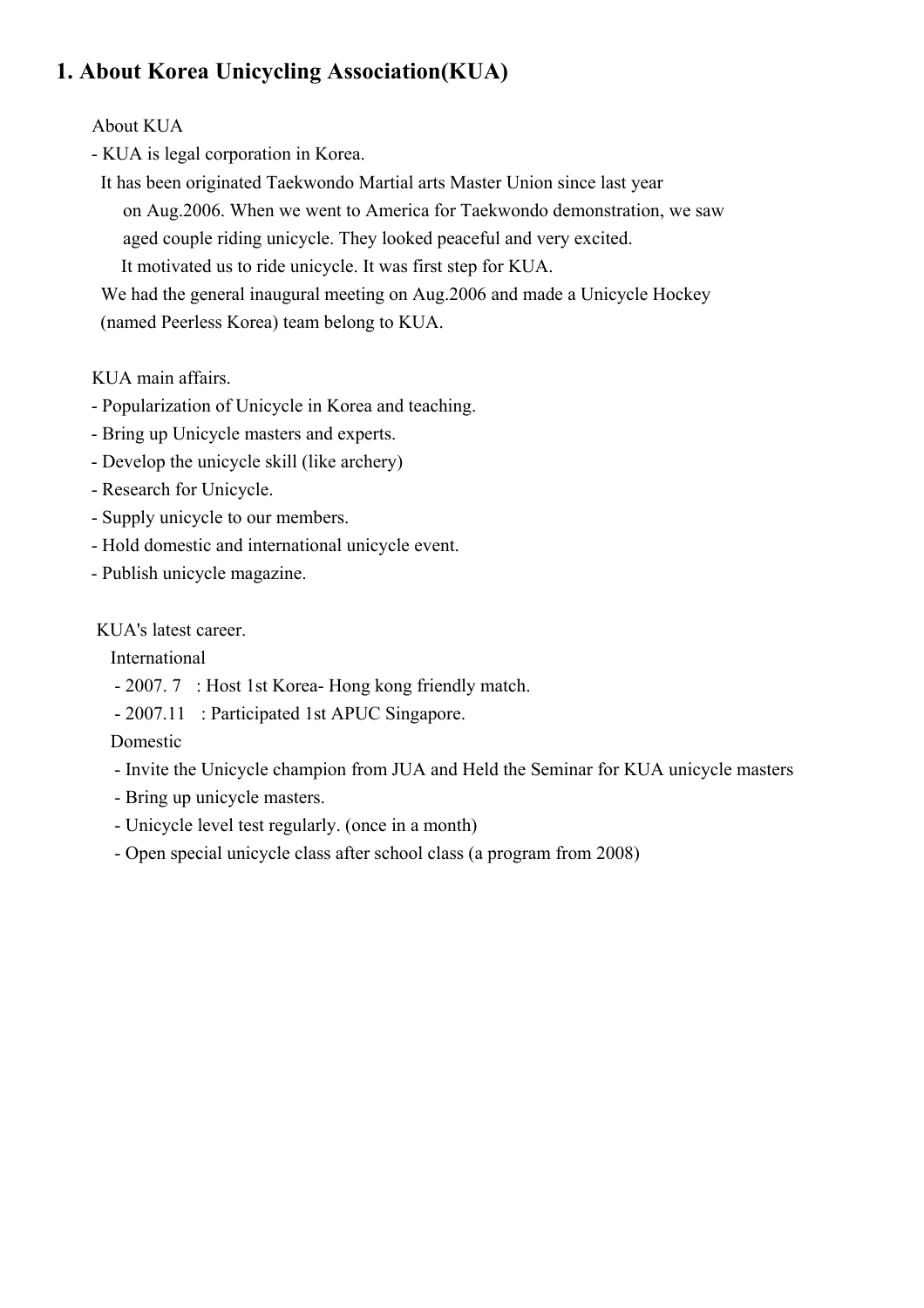## **2. Proposal for UNICON XV**

2-1 Location : Seoul, Korea

2-2 Proposed dates :  $7.28(WED) \sim 8.7(SAT)$ 

### 2-3 Organizing committee

 - We have deliberative committee which is belong to KUA. Committee is consist of each part like for a game, a referee, a test, a record, a education, a international affair, and the chairman.(consist of 7 members) And We're going to bring Goyang city officer to committee for UNICON. (Non-permanent member)

## 2-4 Proposal budget

For using stadium: Support from Goyang city hall

Progress for event: KUA's own budget.

 (When we went to Singapore, Our athletes were all free for participation. Association paid for all of expenses.)

## 2-5 Main venues

 CULTURAL & SPORTS COMPLEX CENTER (Deokyang gu, Goyang city, Gyeonggi do, KOREA) Capacity : Main stadium - 41,311seat / Sub stadium - 992 seat



 For Marathon game : Han riverside park Have to control . But Road is narrow, We can change the place )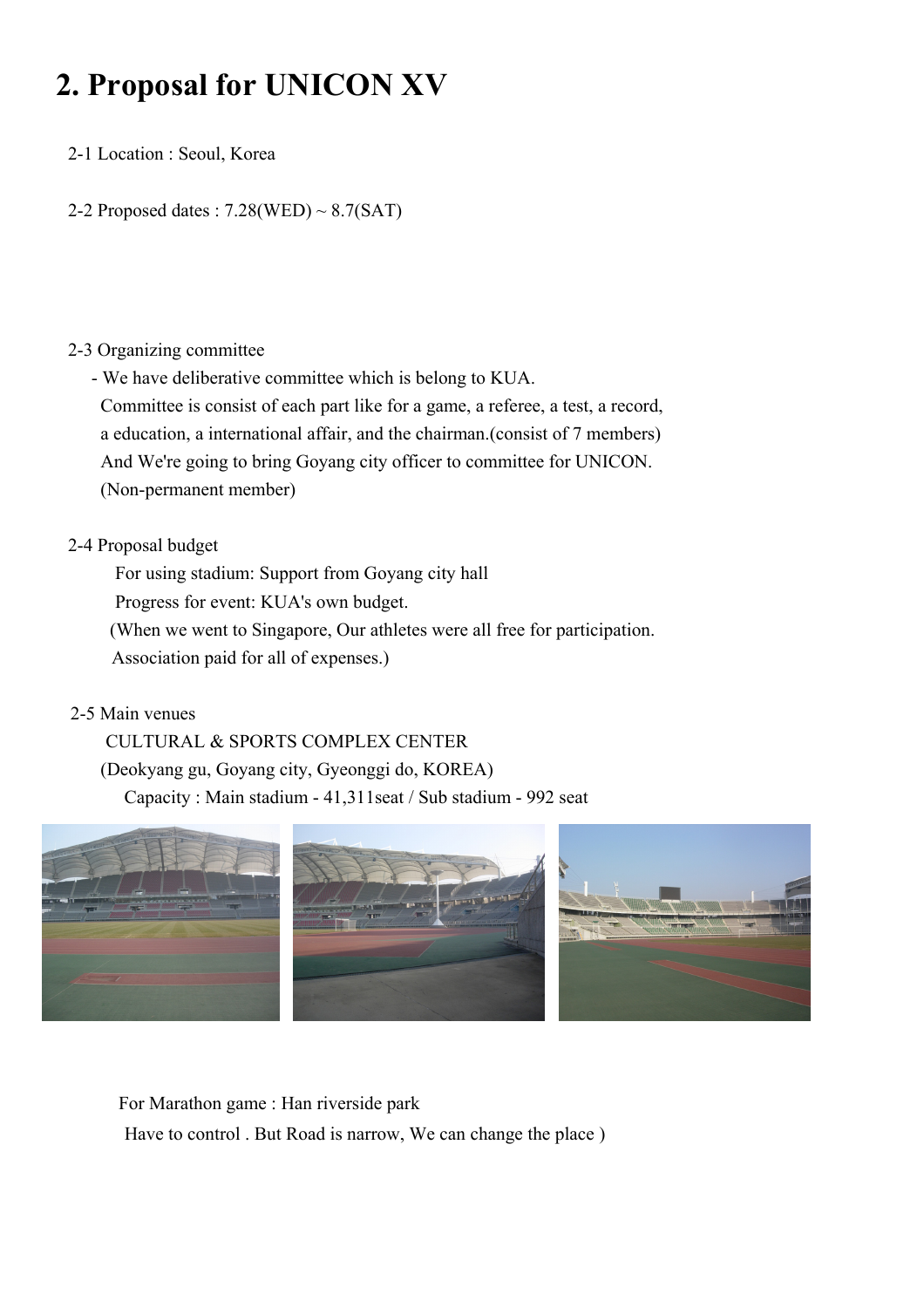

For hockey game : Hockey stadium



For artistic and basketball game



## 2-6 Advertisement

 We plan to invite MBC (Korea public broadcasting company) for advertisement. Give an account to sports magazine company and newspaper publishing company.

#### 2-7 KUA's strong point for hosting UNICON

- A lot of experiences to hold international games.
	- KUA is consist of many physical directors. We've held many international game (even though that game was not for unicycle.) That's why we are good at arrangement for event. Our system is very helpful for hosting event. We definitely understand between Taekwondo and Unicycle are different sport